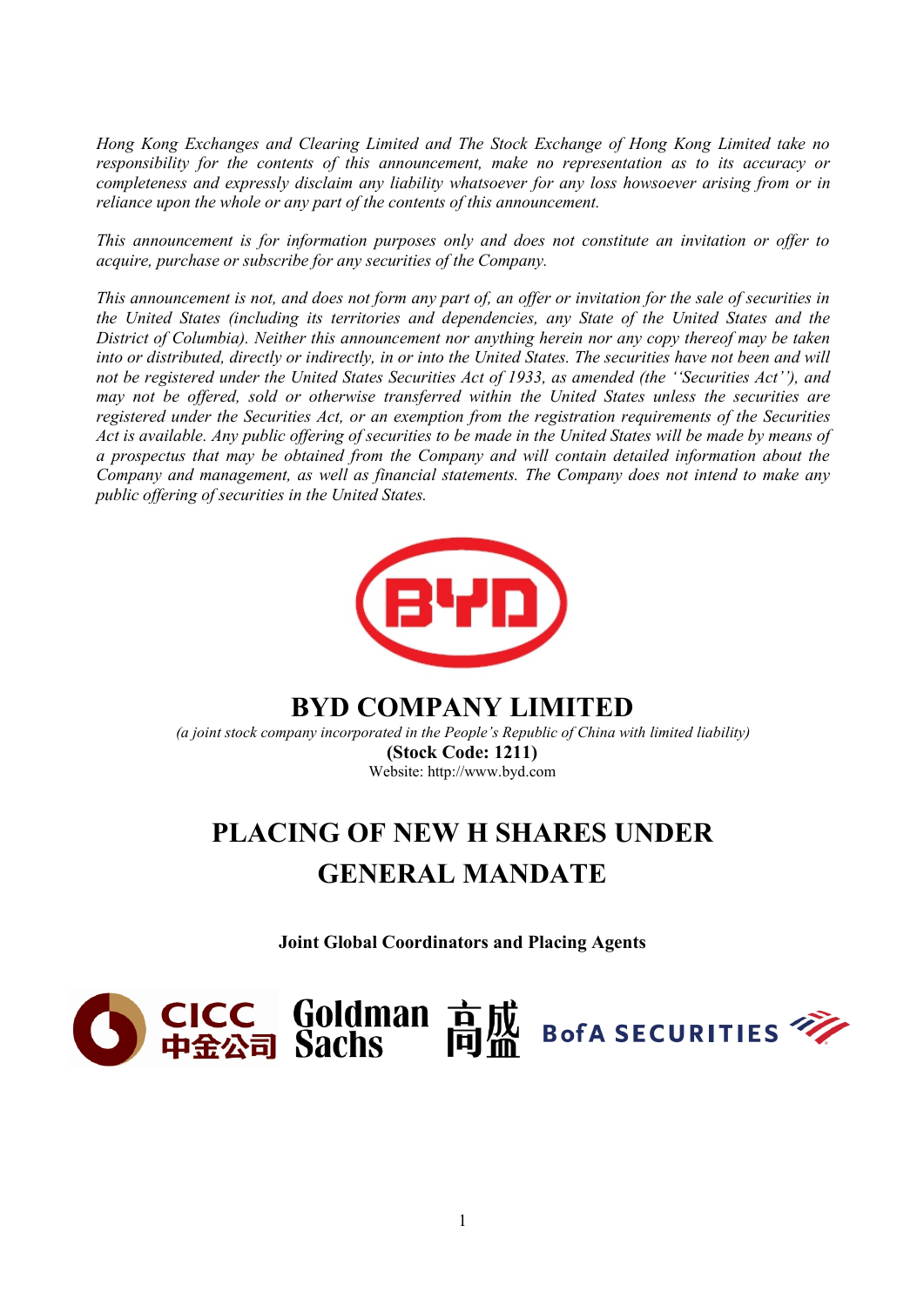The Board is pleased to announce that on 29 October 2021 (after trading hours), the Company and the Placing Agents entered into the Placing Agreement pursuant to which the Company agrees to issue the Placing Shares, and the Placing Agents agree, on a several basis, as agents of the Company, to procure Placees on a best efforts basis to purchase the Placing Shares at the Placing Price and on the terms and subject to the conditions set out in the Placing Agreement. The Placing Shares will be allotted and issued pursuant to the General Mandate.

On the assumption that all Placing Shares are fully placed, the aggregate gross proceeds from the Placing are expected to be approximately HK\$13,800 million and the aggregate net proceeds (after deduction of the commissions and estimated expenses) from the Placing are expected to be approximately HK\$13,744 million. The net proceeds from the Placing are intended to be used by the Group to supplement its working capital, repay interest-bearing debt, invest in research and development and as general corporate purpose. The Placing Shares represent approximately 4.77% of the existing number of H Shares in issue, being 1,048,000,000 H Shares, and approximately 1.75% of the number of total issued Shares as at the date of this announcement. The Placing Shares represent approximately 4.55% of the number of issued H Shares and approximately 1.72% of the number of total issued Shares, in each case, as enlarged by the allotment and issue of the Placing Shares (and assuming there is no other change in the issued share capital of the Company from the date of this announcement to the completion of the Placing save for the issue of the Placing Shares). The aggregate nominal value of the Placing Shares under the Placing will be RMB50,000,000.

The Placing Agents will place the Placing Shares to not less than six Placees who are independent professional, institutional and/or other investors on a best efforts basis, subject to termination in certain events, as set out below under the heading "Termination".

The Company has received the CSRC Approval for the allotment and issue of the Placing Shares.

**As Completion is subject to the satisfaction of certain conditions precedent and the termination rights of the Placing Agents, the Placing may or may not proceed. Shareholders and potential investors are advised to exercise caution when dealing in the Shares.**

# **PLACING OF NEW H SHARES**

The Board is pleased to announce that on 29 October 2021 (after trading hours), the Company and the Placing Agents entered into the Placing Agreement. The principal terms of the Placing Agreement are set out below.

# **THE PLACING AGREEMENT**

# **Date**

29 October 2021 (after trading hours)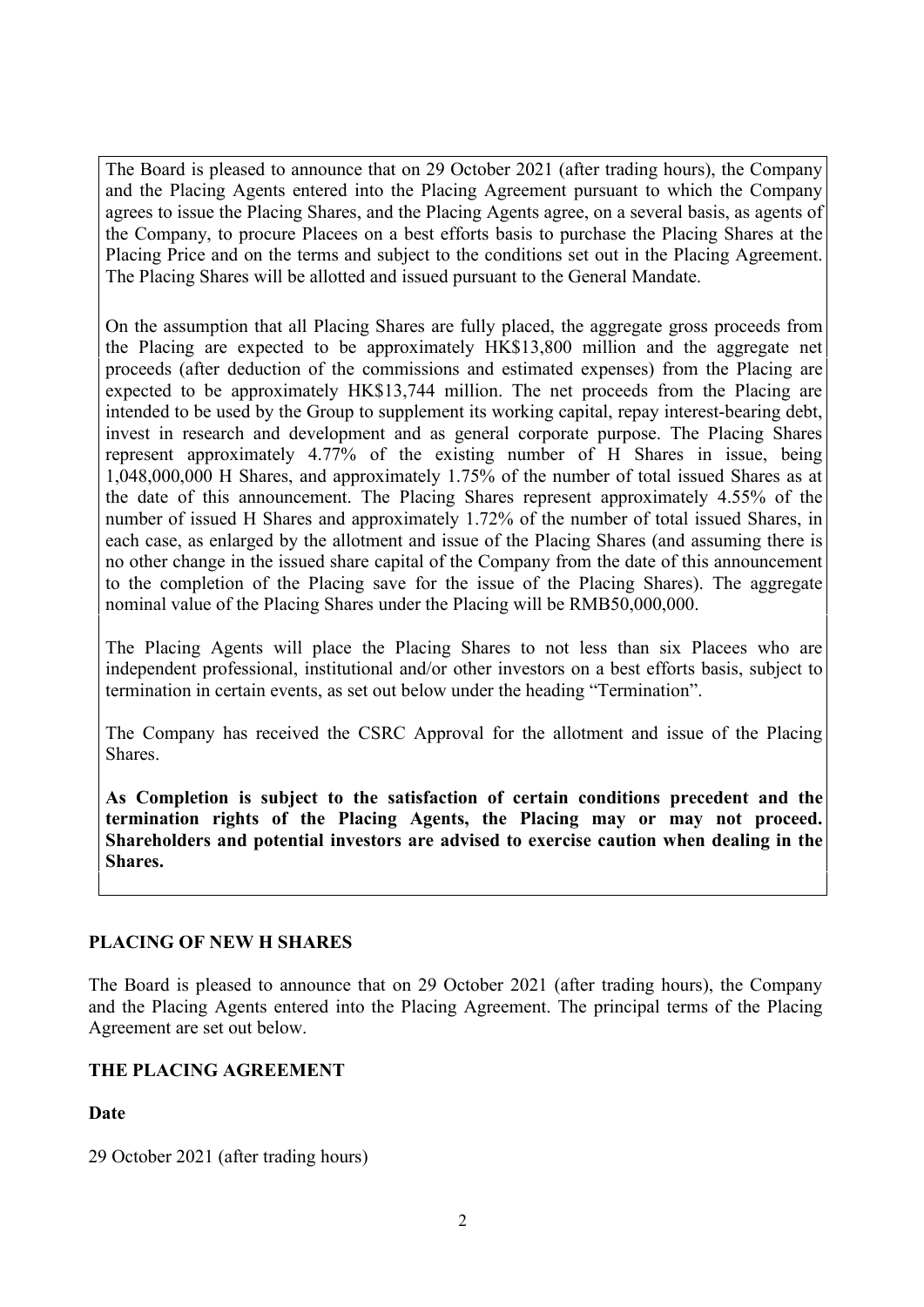# **Parties**

- (1) The Company; and
- (2) The Placing Agents.

# **Placing Shares**

50,000,000 new H Shares of RMB1.00 each in the registered capital of the Company will be issued by the Company pursuant to the terms and subject to the conditions set out in the Placing Agreement.

The Placing Shares represent approximately 4.77% of the existing number of H Shares in issue, being 1,048,000,000 H Shares, and approximately 1.75% of the number of total issued Shares as at the date of this announcement. The Placing Shares represent approximately 4.55% of the number of issued H Shares and approximately 1.72% of the number of total issued Shares, in each case, as enlarged by the allotment and issue of the Placing Shares (and assuming there is no other change in the issued share capital of the Company from the date of this announcement to the completion of the Placing save for the issue of the Placing Shares). The aggregate nominal value of the Placing Shares under the Placing will be RMB50,000,000.

# **The Placing**

The Company agrees to issue the Placing Shares, and the Placing Agents agree, on a several basis, as the agents of the Company, to procure Placees on a best efforts basis to purchase the Placing Shares at the Placing Price and on the terms and subject to the conditions set out in the Placing Agreement.

To the best of the Directors' knowledge, information and belief, having made all reasonable enquiries, the Placing Agents and their ultimate beneficial owners are independent of, and not connected with the Company and its associates and connected persons.

# **The Placees**

The Placing Agents will place the Placing Shares to not less than six Placees who are independent professional, institutional and/or other investors on a best efforts basis who and whose ultimate beneficial owners are not connected with the Company, connected persons of the Company and any of the Directors, supervisors, chief executive or substantial shareholder(s) of the Company or any of its subsidiaries or their respective associates. None of the Placees will become a substantial shareholder of the Company immediately after Completion.

# **Placing Price**

The Placing Price of HK\$276.0 per Placing Share represents:

(a) a discount of approximately 6.2% to the average closing price of HK\$294.2 per H Share as quoted on the Stock Exchange for the last 10 consecutive trading days up to and including 29 October 2021, being the last trading day before the publication of this announcement;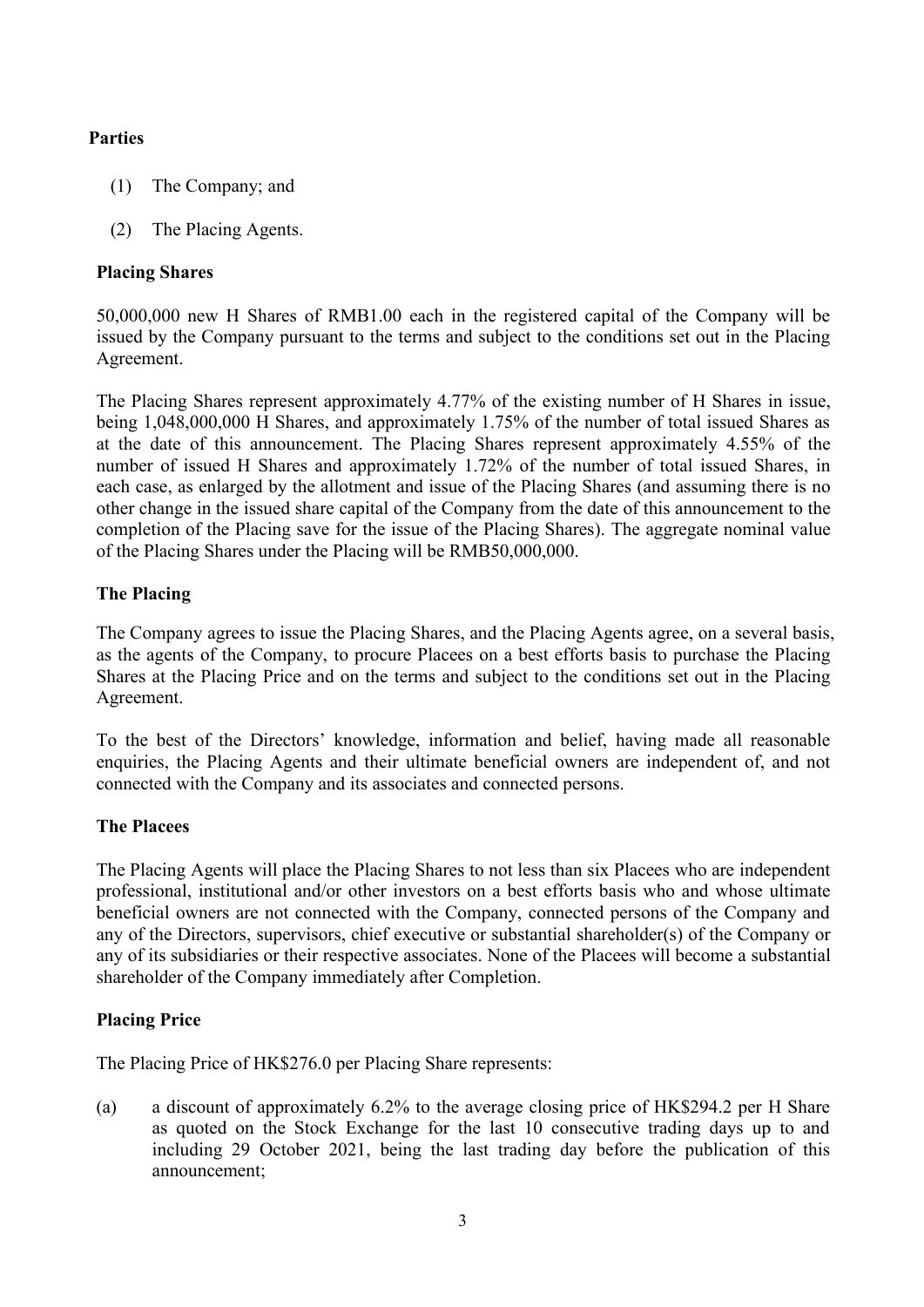- (b) a discount of approximately 9.3% to the average closing price of HK\$304.3 per H Share as quoted on the Stock Exchange for the last 5 consecutive trading days up to and including 29 October 2021; and
- (c) a discount of approximately 6.9% to the closing price of HK\$296.6 per H Share as quoted on the Stock Exchange on 29 October 2021.

The aggregate net proceeds (after deduction of the commissions and estimated expenses) from the Placing are expected to be approximately HK\$13,744 million. The net price (after deduction of the commissions and estimated expenses) raised per H Share upon Completion of the Placing will be approximately HK\$274.9. The Placing Price has been negotiated and arrived at on an arm's length basis and by reference to the market conditions and the recent closing prices per H Share. The Directors are of the opinion that the Placing Price is fair and reasonable and is in the best interests of the Company and the Shareholders as a whole.

#### **Ranking of the Placing Shares**

The Placing Shares, when allotted, issued and fully paid, will rank pari passu in all respects among themselves and with the existing H Shares in issue as at the date of issue of the Placing Shares free from all liens, charges and encumbrances, and together with all rights attaching to them as at the date of issue of the Placing Shares, including the right to receive all dividends declared, made or paid on a record date which falls on or after the date of issue of the Placing Shares.

#### **Lock-up**

The Company has undertaken to the Placing Agents that for a period from the date of the Placing Agreement up to 90 daysafter the Closing Date, neither the Company nor any person acting on its behalf will, except for the Placing Shares, (i) sell, transfer, dispose, allot or issue or offer to sell, transfer, dispose, allot or issue or grant any option, right or warrant to subscribe for (either conditionally or unconditionally, or directly or indirectly, or otherwise) any Shares or any interests in Shares or any securities convertible into or exercisable or exchangeable for or substantially similar to any Shares or interest in Shares (whether by actual disposition or effective economic disposition or swap due to or otherwise by way of cash settlement or otherwise) or (ii) agree (conditionally or unconditionally) to enter into or effect any such transaction with the same economic effect as any of the transactions described in (i) above or (iii) announce any intention to enter into or effect any such transaction described in (i) or (ii) above without first having obtained the written consent of the Placing Agents.

Mr. Wang Chuan-fu, an executive Director, the chairman and a substantial shareholder of the Company, has undertaken to the Placing Agents that he will not and will procure that none of his nominees, companies controlled by him or trusts associated with him (whether individually or together and whether directly or indirectly) will, between the date of the Placing Agreement up to 90 daysafter the Closing Date, (i) sell, transfer, dispose, lend, pledge, allot or issue or offer to sell, transfer, dispose, lend, pledge, allot or issue or grant any option, right or warrant to purchase (either conditionally or unconditionally, or directly or indirectly, or otherwise) any Shares or any interests in Shares or any securities convertible into or exercisable or exchangeable for or substantially similar to any Shares or interest in Shares or (ii) agree (conditionally or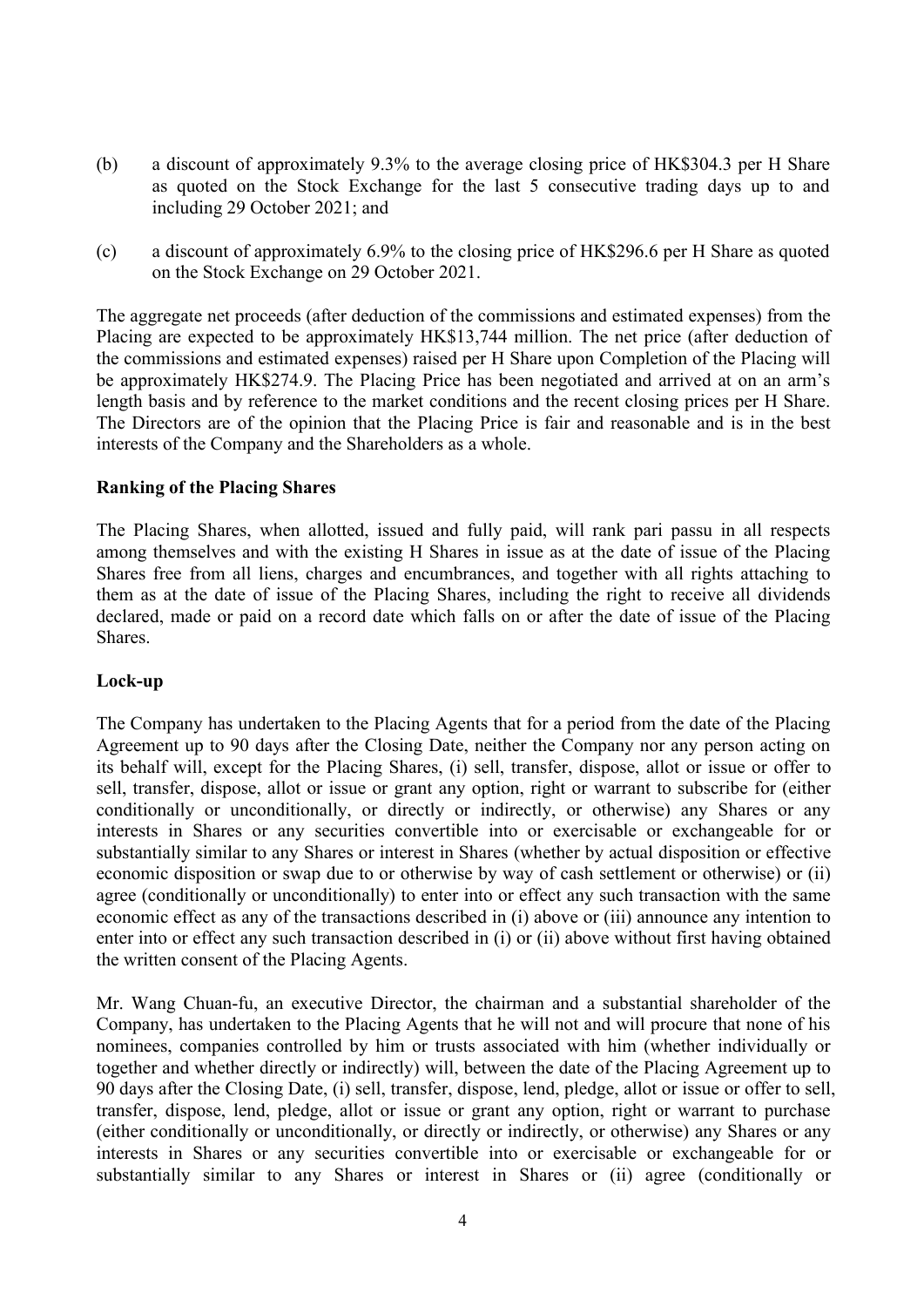unconditionally) to enter into or effect any such transaction with the same economic effect as any of the transactions described in (i) above or (iii) announce any intention to enter into or effect any such transaction described in (i) or (ii) above without first having obtained the written consent of the Placing Agents.

## **Conditions**

The Completion is conditional upon the fulfilment or waiver (in respect of conditions numbered  $(c)$ ,  $(d)$ ,  $(e)$ ,  $(f)$ ,  $(g)$  and  $(h)$  below only) by the Placing Agents of the following conditions on or prior to 8:30 a.m. (Hong Kong time) on the Closing Date or such later time and/or date as may be agreed between the Company and the Placing Agents:

- (a) the approvals of all relevant PRC regulatory authorities including the CSRC in connection with the issue and placing of the Placing Shares remaining in full force and effect on the Closing Date;
- (b) the Listing Committee granting the listing of, and permission to deal in, the Placing Shares (and such listing and permission not subsequently being revoked prior to the delivery of definitive share certificate(s) representing the Placing Shares);
- (c) the delivery of a legal opinion by the legal counsel of the Placing Agents as to PRC law in a form and substance satisfactory to the Placing Agents;
- (d) the delivery of a legal opinion by the legal counsel of the Company as to Hong Kong law in a form and substance satisfactory to the Placing Agents;
- (e) the delivery of a no-registration legal opinion by the legal counsel of the Company as to U.S. law in a form and substance satisfactory to the Placing Agents;
- (f) the delivery of a no-registration legal opinion by the legal counsel of the Placing Agents as to U.S. law in a form and substance satisfactory to the Placing Agents;
- (g) the delivery of a certified true copy of the CSRC Approval to each of the Placing Agents; and
- (h) the delivery of a lock-up undertaking duly executed by Mr. Wang Chuan-fu, the chairman of the Company and an executive Director, on the date of the Placing Agreement.

The Company shall, as soon as is reasonably practicable, apply to the Stock Exchange for the granting of listing of, and permission to deal in, the Placing Shares and the Company shall use all reasonable endeavours to obtain the granting of such listing and permission to deal in by the Listing Committee of the Stock Exchange as soon as is reasonably practicable, and will inform the Placing Agents promptly following the granting of the same. The Company shall furnish such information, supply such documents, pay such fees and do all such acts and things as may reasonably be required by the Placing Agents and/or the relevant regulatory authorities in connection with the fulfilment of the above conditions.

If the conditions numbered (a) and (b) are not fulfilled at or prior to 8:30 a.m. (Hong Kong time) on the Closing Date or such later time and/or date as may be agreed between the Company and the Placing Agents, the obligations and liabilities of the Placing Agents and the Company under the Placing shall be null and void and neither the Company nor the Placing Agents shall have any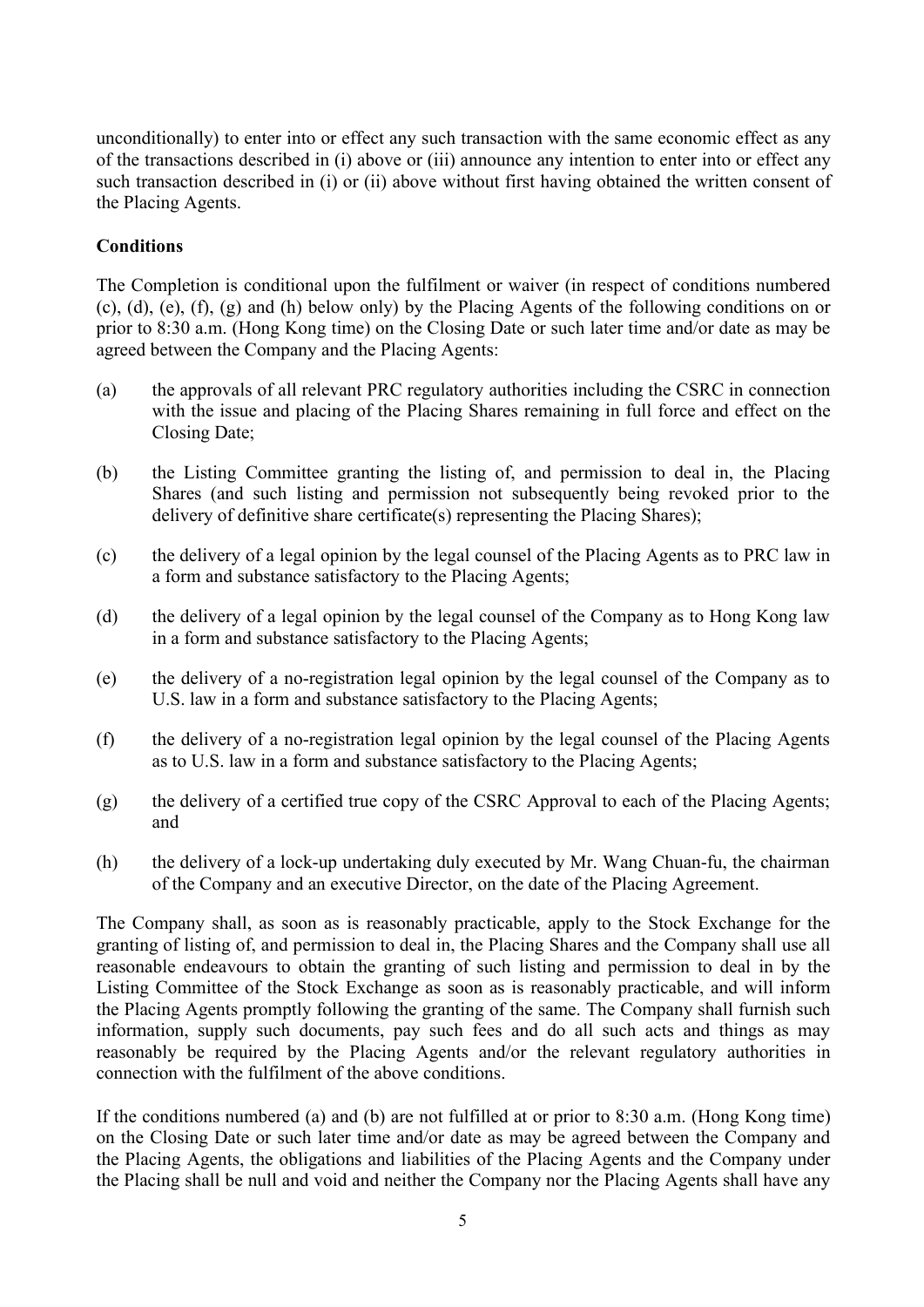claim against the other for costs, damages, compensation or otherwise arising under the Placing Agreement save for antecedent breaches. If the conditions numbered (c) to (h) are not fulfilled to the satisfaction of the Placing Agents or waived at or prior to 8:30 a.m. (Hong Kong time) on the Closing Date or such later time and/or date as may be agreed between the Company and the Placing Agents, the Placing Agents may elect, in their sole discretion, to terminate the Placing Agreement forthwith and such termination will have the same effect as described above.

#### **Termination**

The Placing Agreement may be terminated by the Placing Agents, without liability to the Company, by giving written notice to the Company at any time prior to 8:30 a.m. (Hong Kong time) on the Closing Date, in accordance with the terms thereof, on the grounds of, including but not limited to, breach of any of the representations, warranties and undertakings by the Company as set out in the Placing Agreement and the occurrence of certain force majeure events.

#### **Completion**

Subject to the conditions mentioned above, the Completion shall take place on the Closing Date or as soon as practicable thereafter or such other time and/or date as the Placing Agents and the Company may agree in writing.

**As Completion is subject to the satisfaction of certain conditions precedent and the termination rights ofthe Placing Agents, the Placing may or may not proceed. Shareholders and** potential investors are advised to exercise caution when dealing in the Shares.

# **GENERAL MANDATE TO ISSUE THE PLACING SHARES**

The Placing Shares will be issued and allotted under the General Mandate. Therefore, the issue and allotment of the Placing Shares are not subject to the approval of the Shareholders. Pursuant to the General Mandate, the Board is authorised to allot and issue up to 209,600,000 H Shares, representing 20% of the total amount of the H Shares of the Company in issue as at 8 June 2021, being the date of the AGM. As at the date of this announcement, no H Shares have been issued under the aforementioned General Mandate.

#### **REASONS FOR THE PLACING AND USE OF PROCEEDS FROM THE PLACING**

#### **Business Development Focus**

As a pioneer and leader in the global new energy automobile industry, BYD has established a global leadership position in the new energy automobile industry and the ability to independently control core components through its long-term technological accumulation and forward-looking plan.

With the expansion of the new energy automobile industry, BYD will seize the industry development opportunities and emphasise the planning of the new energy automobile business.

Electrification and intelligentization are the future development direction of the automobile industry. The Company will achieve an accelerated replacement of fuel vehicles by new energy vehicles through technological innovation, as well as a leap from traditional vehicles to smart vehicles through its software and hardware enhancement in the field of automotive intelligence.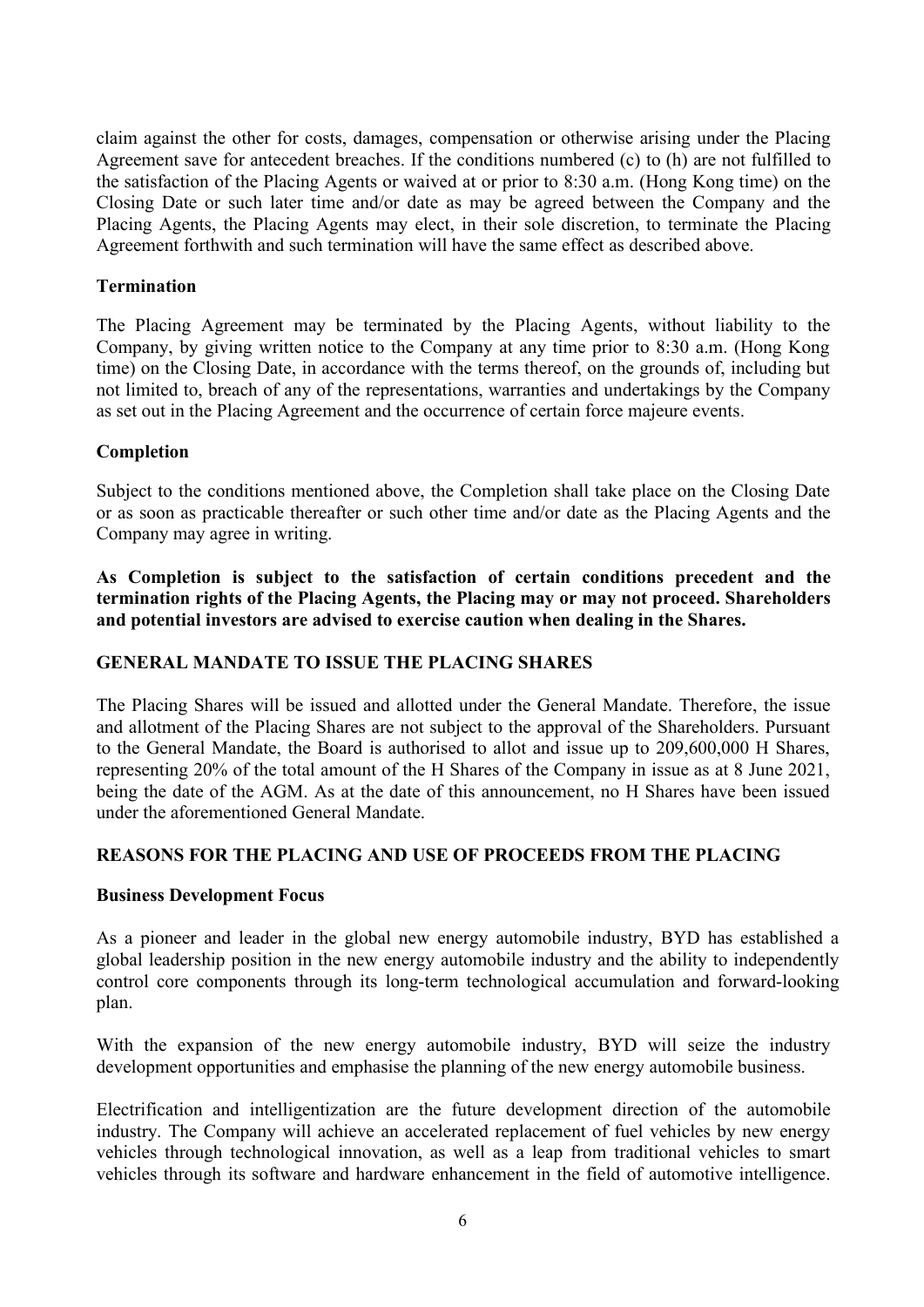Relying on R&D accumulation, technological advantages and pioneering blade battery technology, the Company will continue to increase its production capacity of power batteries, and promote the output of Chinese power batteries to global automakers.

#### **Use of Proceeds from the Placing**

The Placing offers the Company a good opportunity to optimise its capital structure and financial structure for its business. Further, the Company will be able to enrich its shareholder base by attracting a number of high calibre investors to participate in the Placing. The Directors are of the opinion that the terms of the Placing Agreement, including but not limited to the Placing Price, are fair and reasonable and in the interests of the Company and its Shareholders as a whole. On the assumption that all Placing Shares are fully placed, the aggregate gross proceeds from the Placing are expected to be approximately HK\$13,800 million and the aggregate net proceeds (after deduction of the commissions and estimated expenses) from the Placing are expected to be approximately HK\$13,744 million. The net proceeds from the Placing are intended to be used by the Group to supplement its working capital, repay interest-bearing debt, invest in research and development and as general corporate purpose.

#### **FUND RAISING ACTIVITIES IN THE PAST TWELVE MONTHS**

The Company undertook the January Placing in January 2021. Brief particulars of the said placing are set out below. For further details, please refer to the announcements of the Company dated 21 and 28 January 2021.

| Fund<br>raising<br>activity                                         | proceeds<br><b>Net</b><br>raised                                                            | <b>Proposed</b><br>of<br>use<br>proceeds                                                                                                  | <b>Actual use of proceeds</b>                                                                                                                                                      |
|---------------------------------------------------------------------|---------------------------------------------------------------------------------------------|-------------------------------------------------------------------------------------------------------------------------------------------|------------------------------------------------------------------------------------------------------------------------------------------------------------------------------------|
| Placing of<br>new H<br><b>Shares</b><br>under<br>general<br>mandate | Approximately<br>HK\$29,801<br>million<br>(equivalent to<br>approximately<br>RMB\$24,982.71 | To supplement the<br>working capital of the<br>Group, repay interest-<br>bearing debt, invest in<br>research<br>and<br>development and as | During the six months ended 30 June<br>2021, the Group has fully utilised the net<br>proceeds<br>of<br>approximately<br>RMB\$24,982.71 million from the said<br>placing, of which: |
|                                                                     | million)                                                                                    | general<br>corporate<br>purpose                                                                                                           | approximately<br>RMB11,493.04<br>(i)<br>million was used in investment in<br>research and development and<br>general corporate purpose;                                            |
|                                                                     |                                                                                             |                                                                                                                                           | (ii)<br>approximately<br>RMB8,796.32<br>million was used for repayment of<br>interest-bearing debt; and                                                                            |
|                                                                     |                                                                                             |                                                                                                                                           | approximately<br>(iii)<br>RMB4,693.35<br>million was used to supplement the<br>working capital of the Group.                                                                       |
|                                                                     |                                                                                             |                                                                                                                                           | The net proceeds from the said placing<br>have been fully utilised as intended and<br>there is no material change between the<br>intended and actual use of proceeds.              |

Save as disclosed above, the Company has not carried out any fund raising activities involving the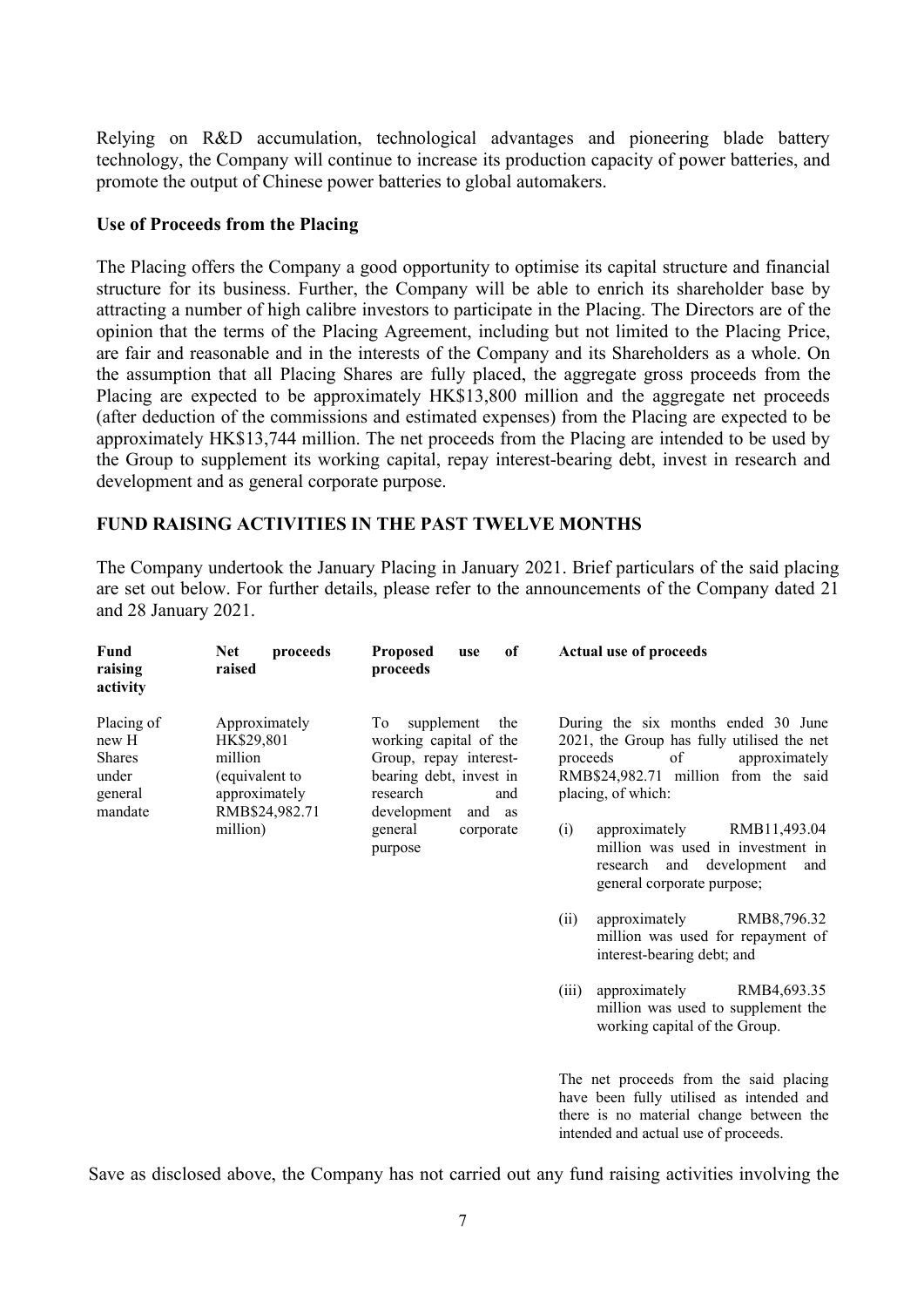issue of equity securities during the 12 months immediately preceding the date of this announcement.

#### **EFFECT ON SHAREHOLDING STRUCTURE**

The existing shareholding structure of the Company and the effect on the shareholding structure of the Company upon completion of the Placing is set out below, on the assumption that: (a) there will be no other change to the share capital of the Company between the date of this announcement and the completion of the Placing save of the issue of the Placing Shares; and (b) the places do not and will not hold any Shares other than the Placing Shares.

| Shareholder                                    | <b>Immediately before the Placing</b> |                                                                                        |                                             | Immediately after the Placing assuming all<br><b>Placing Shares are placed</b> |                                                                                        |                                              |
|------------------------------------------------|---------------------------------------|----------------------------------------------------------------------------------------|---------------------------------------------|--------------------------------------------------------------------------------|----------------------------------------------------------------------------------------|----------------------------------------------|
|                                                | Number of Shares                      | $%$ of the<br>total<br>issued A<br>Shares or<br>H Shares<br>(as the<br>case may<br>be) | $%$ of the<br>total issued<br><b>Shares</b> | Number of Shares                                                               | $%$ of the<br>total<br>issued A<br>Shares or<br>H Shares<br>(as the<br>case may<br>be) | % of<br>the total<br>issued<br><b>Shares</b> |
| <b>A SHARES</b>                                |                                       |                                                                                        |                                             |                                                                                |                                                                                        |                                              |
| <b>Total issued A</b><br><b>Shares</b>         | 1,813,142,855                         | 100.00                                                                                 | 63.37                                       | 1,813,142,855                                                                  | 100.00                                                                                 | 62.28                                        |
| <b>H SHARES</b>                                |                                       |                                                                                        |                                             |                                                                                |                                                                                        |                                              |
| Placees                                        |                                       |                                                                                        |                                             | 50,000,000                                                                     | 4.55                                                                                   | 1.72                                         |
| Other public H                                 | 1,048,000,000                         | 100.00                                                                                 | 36.63                                       | 1,048,000,000                                                                  | 95.45                                                                                  | 36.00                                        |
| <b>Total issued</b><br><b>H</b> Shares         | 1,048,000,000                         | 100.00                                                                                 | 36.63                                       | 1,098,000,000                                                                  | 100.00                                                                                 | 37.72                                        |
| <b>TOTAL</b><br><b>ISSUED</b><br><b>SHARES</b> | 2,861,142,855                         |                                                                                        | 100.00                                      | 2,911,142,855                                                                  |                                                                                        | 100.00                                       |

#### **PRC REGULATORY APPROVAL**

The Company has obtained all necessary PRC regulatory approvals for the Placing, being the CSRC Approval. According to the CSRC Approval, the Company may issue not more than 183,000,000 new H Shares. After taking account of the 133,000,000 H Shares issued under the January Placing, the number of Placing Shares to be allotted and issued for purpose of the Placing are within the remainder of the approved limit.

#### **APPLICATION FOR LISTING**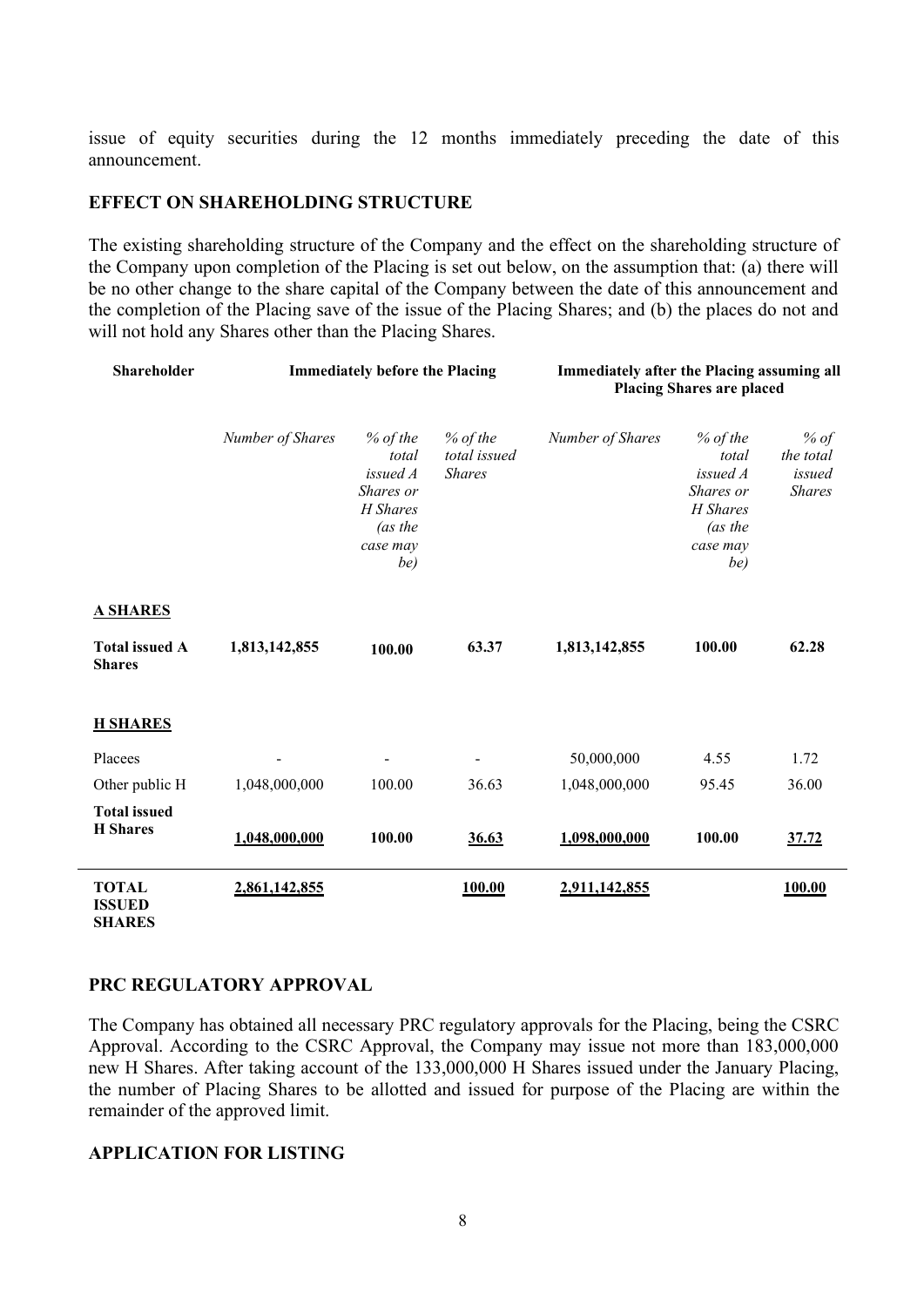Application will be made to the Listing Committee of the Stock Exchange for the listing of, and permission to deal in, the Placing Shares on the Stock Exchange.

# **TERMS AND DEFINITIONS**

In this announcement, unless the context otherwise requires, the following expressions have the following meanings:

| "A Share(s)"     | ordinary domestic share(s) with a nominal value of RMB1.00 each<br>in the share capital of the Company which are listed on the<br>Shenzhen Stock Exchange and traded in RMB;                                                                                                                                                                                                                                          |
|------------------|-----------------------------------------------------------------------------------------------------------------------------------------------------------------------------------------------------------------------------------------------------------------------------------------------------------------------------------------------------------------------------------------------------------------------|
| "AGM"            | the 2020 annual general meeting of the Company held on 8 June<br>2021;                                                                                                                                                                                                                                                                                                                                                |
| "associate(s)"   | has the meaning ascribed to it in the Listing Rules;                                                                                                                                                                                                                                                                                                                                                                  |
| "Board"          | the board of Directors;                                                                                                                                                                                                                                                                                                                                                                                               |
| "Business Day"   | any day (excluding a Saturday, Sunday, public holiday in Hong<br>Kong and a day on which a tropical cyclone warning number 8 or<br>above or a "black rainstorm warning signal" is hoisted in Hong<br>Kong at any time between 9:00 a.m. and 5:00 p.m.) on which<br>licensed banks are generally open for business in Hong Kong and<br>the Stock Exchange is generally open for trading of securities in<br>Hong Kong; |
| "China" or "PRC" | the People's Republic of China, excluding, for the purpose of this<br>announcement only, Hong Kong, the Macau<br>Special<br>Administrative Region, and Taiwan;                                                                                                                                                                                                                                                        |
| "Closing Date"   | the Business Day after the date on which the conditions to the<br>Placing Agreement are fulfilled, but in any event no later than 14<br>days after the date of the Placing Agreement, or such other date as<br>the Company and the Placing Agents may agree in writing;                                                                                                                                               |
| "Company"        | BYD Company Limited, a joint stock company incorporated in<br>the PRC with limited liability, the H Shares and A Shares of<br>which are listed and traded on the Main Board of the Stock<br>Exchange and the Shenzhen Stock Exchange, respectively;                                                                                                                                                                   |
| "Completion"     | completion of the Placing under the Placing Agreement;                                                                                                                                                                                                                                                                                                                                                                |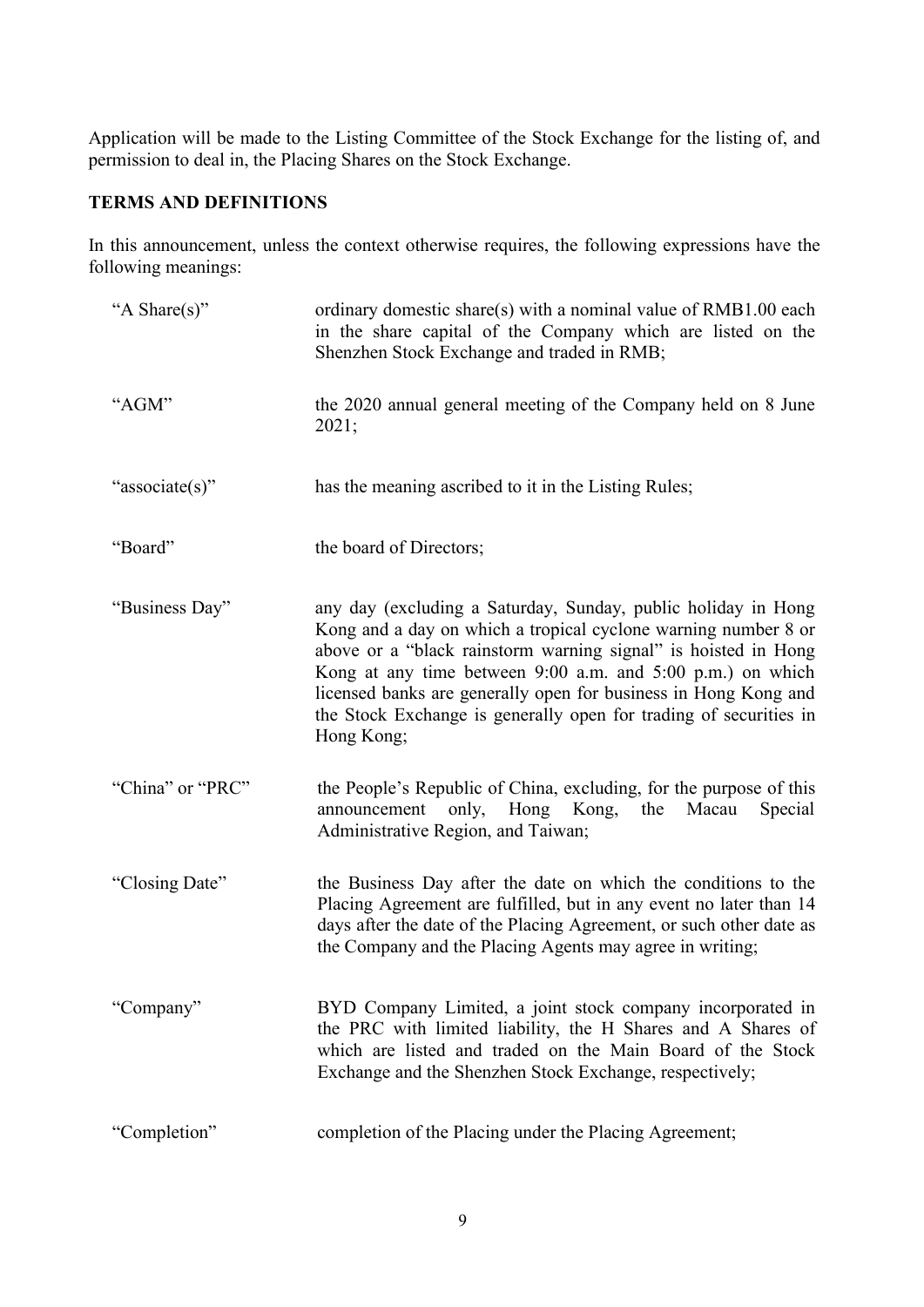| "connected person(s)"          | has the meaning ascribed to it in the Listing Rules;                                                                                                                                                                                                                                                               |
|--------------------------------|--------------------------------------------------------------------------------------------------------------------------------------------------------------------------------------------------------------------------------------------------------------------------------------------------------------------|
| "CSRC"                         | China Securities Regulatory Commission;                                                                                                                                                                                                                                                                            |
| "CSRC Approval"                | the approval issued by the CSRC to the Company in January<br>$2021$ , approving the issue and allotment of up to $183,000,000$ H<br>Shares, 133,000,000 of which had been issued in connection with<br>the January Placing following which the Company may issue up<br>to 50,000,000 H shares under such approval; |
| "Director(s)"                  | the director(s) of the Company;                                                                                                                                                                                                                                                                                    |
| "General Mandate"              | the general mandate for the Company to allot and issue H Shares<br>authorized by the Shareholders at the AGM;                                                                                                                                                                                                      |
| "Group"                        | the Company and its subsidiaries from time to time;                                                                                                                                                                                                                                                                |
| "Hong Kong"                    | the Hong Kong Special Administrative Region of the PRC;                                                                                                                                                                                                                                                            |
| "HK\$"                         | Hong Kong Dollars, the lawful currency of Hong Kong;                                                                                                                                                                                                                                                               |
| "H Share(s)"                   | overseas listed foreign invested ordinary share(s) with a nominal<br>value of RMB1.00 each in the share capital of the Company<br>which are listed on the Stock Exchange and traded in HK\$;                                                                                                                       |
| "January<br>Placing"           | the placing of new H Shares by the Company under general<br>mandate in January 2021 as referred to in the announcements of<br>the Company dated 21 and 28 January 2021, under which<br>133,000,000 new H Shares were allotted and issued;                                                                          |
| "Joint Global<br>Coordinators" | China International Capital Corporation Hong Kong Securities<br>Limited, Goldman Sachs (Asia) L.L.C. and Merrill Lynch (Asia<br>Pacific) Limited;                                                                                                                                                                  |
| "Listing Committee"            | the listing sub-committee of the board of directors of the Stock<br>Exchange;                                                                                                                                                                                                                                      |
| "Listing Rules"                | the Rules Governing the Listing of Securities on the Stock<br>Exchange;                                                                                                                                                                                                                                            |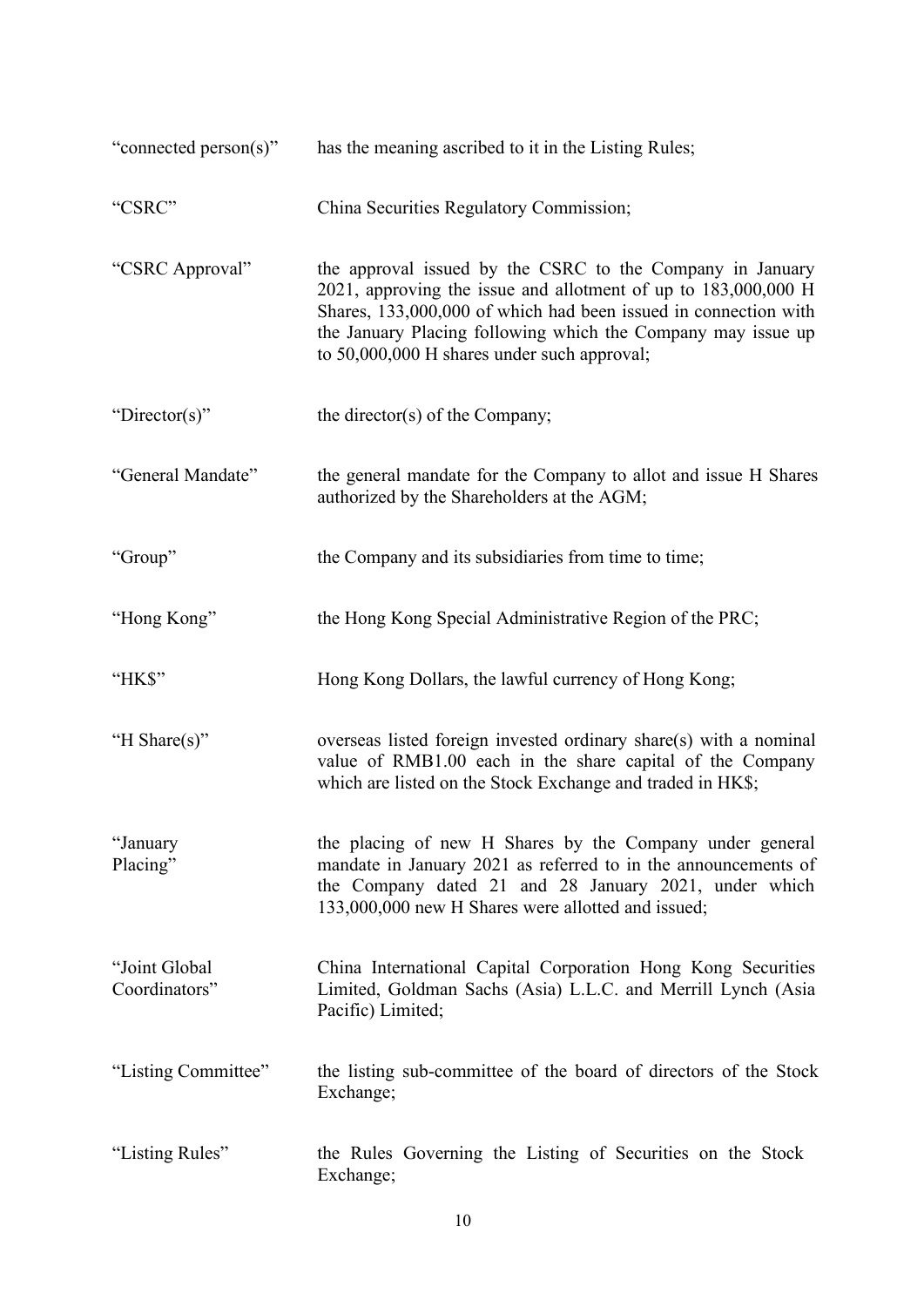| "Placees"                    | any professional, institutional and other investors whom the<br>Placing Agents have procured to subscribe for any of the Placing<br>Shares pursuant to Placing Agreement; |
|------------------------------|---------------------------------------------------------------------------------------------------------------------------------------------------------------------------|
| "Placing"                    | the placement of Placing Shares by the Placing Agents pursuant<br>to the Placing Agreement;                                                                               |
| "Placing Agents"             | China International Capital Corporation Hong Kong Securities<br>Limited, Goldman Sachs (Asia) L.L.C. and Merrill Lynch (Asia<br>Pacific) Limited;                         |
| "Placing Agreement"          | the placing agreement dated 29 October 2021 entered into<br>between the Company and the Placing Agents in respect of the<br>Placing;                                      |
| "Placing Price"              | HK\$276.0 per H Share;                                                                                                                                                    |
| "Placing Shares"             | 50,000,000 new H Shares to be issued and allotted by the<br>Company pursuant to the terms and subject to the conditions set<br>out in the Placing Agreement;              |
| "RMB"                        | Renminbi, the lawful currency of the PRC;                                                                                                                                 |
| "Shares"                     | A Share(s) and H Share(s);                                                                                                                                                |
| "Shareholders"               | $holder(s)$ of the Share $(s)$ ;                                                                                                                                          |
| "Shenzhen Stock<br>Exchange" | Shenzhen Stock Exchange of the PRC;                                                                                                                                       |
| "Stock Exchange"             | The Stock Exchange of Hong Kong Limited;                                                                                                                                  |
| "subsidiaries"               | has the meaning ascribed to it in the Listing Rules;                                                                                                                      |
| "substantial<br>shareholder" | has the meaning ascribed to it in the Listing Rules; and                                                                                                                  |